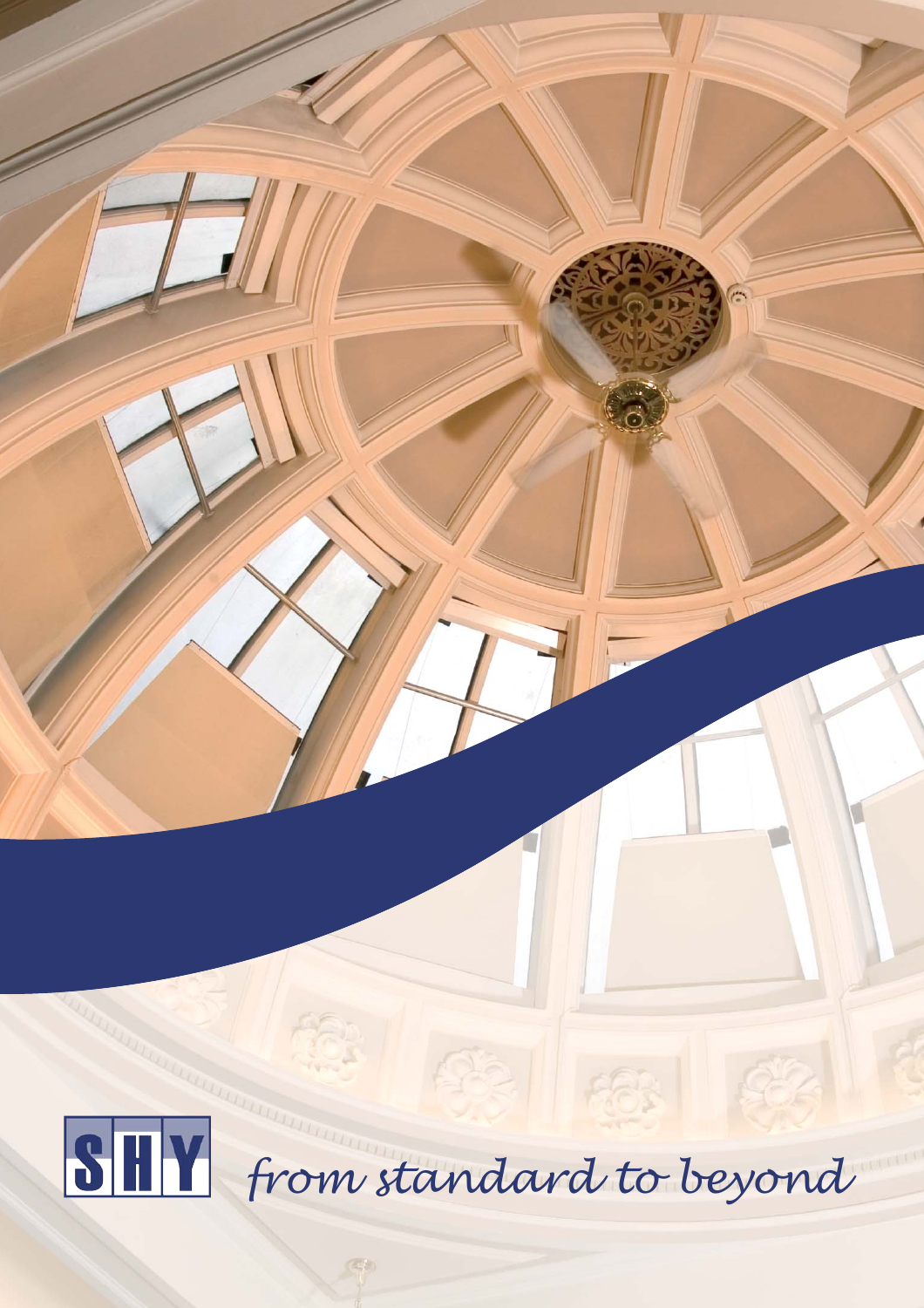

## *Perth Concert Hall*

From our modern facilities in Hitchin, SHY (UK) continues to push back the boundaries of roller blind design and performance.

We can perfectly execute black-out or dimout systems, get our heads around shaped window or roof shading, and provide the sensitive touch for stainedglass windows or a sentimentally precious tapestry. We look beyond our excellent and comprehensive range when the special touch is needed.

The basis of our development is the Zip System, created by SHY Japan, which provides a secure channel for perfect blind positioning that neatly and effectively retains the cloth within the channels. However, by constantly responding to the requirements of the blind industry, SHY (UK) has become an innovator of the system in its own right.

## *NHS Surgery Edmonton*



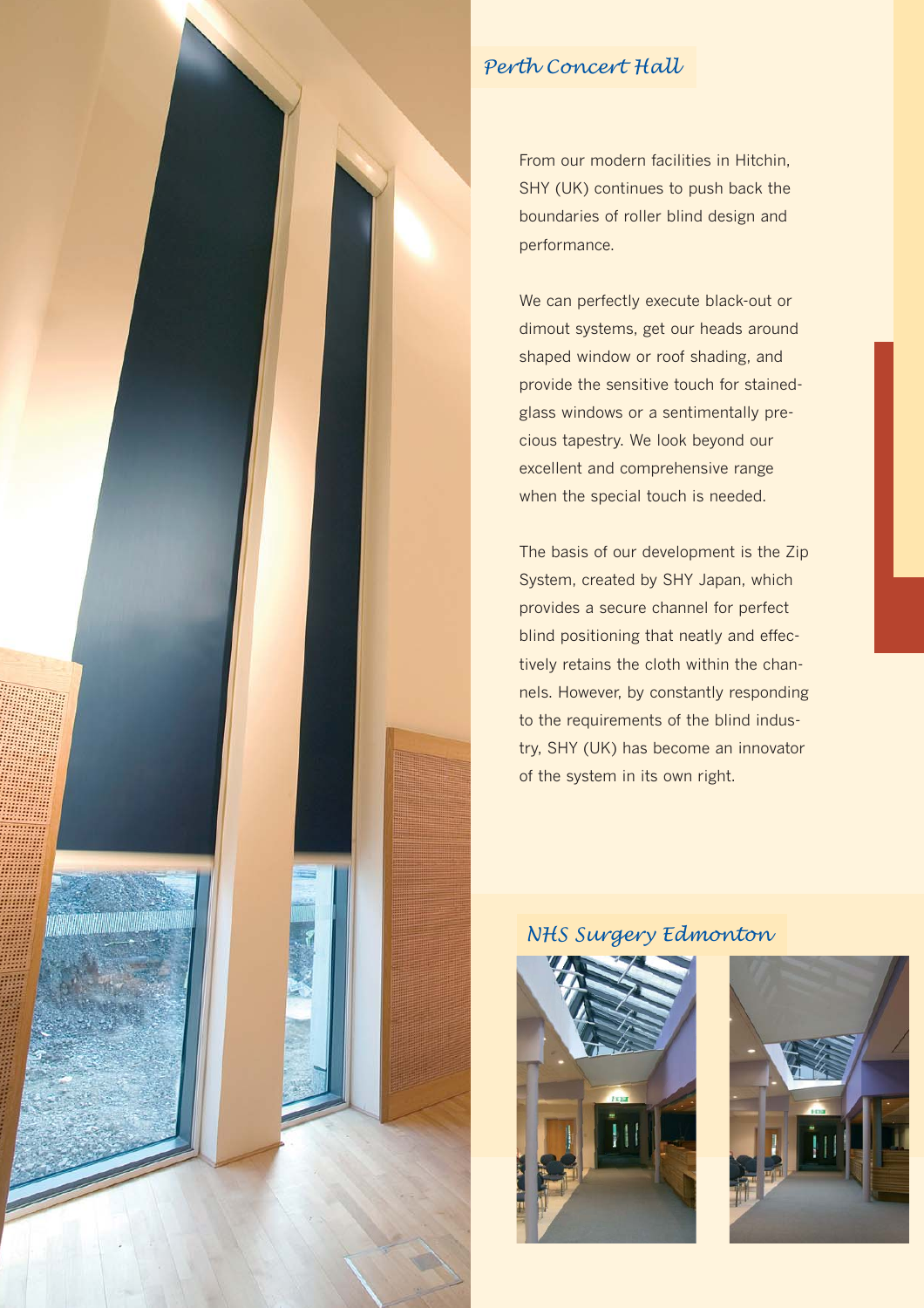







*Kempston Methodist Church*



*The Drum Glasgow* 





We have developed our own rollers and components and by thorough testing and calling on international expertise when necessary, have been able to tackle many jobs that other manufacturers have found difficult. Our full range encompasses the unique Zip System, Obscura roller blinds and Sunfacta cassette blinds. All supported by a complete range of fabric and operating options from manual to electric – even full building control integration or home automation.